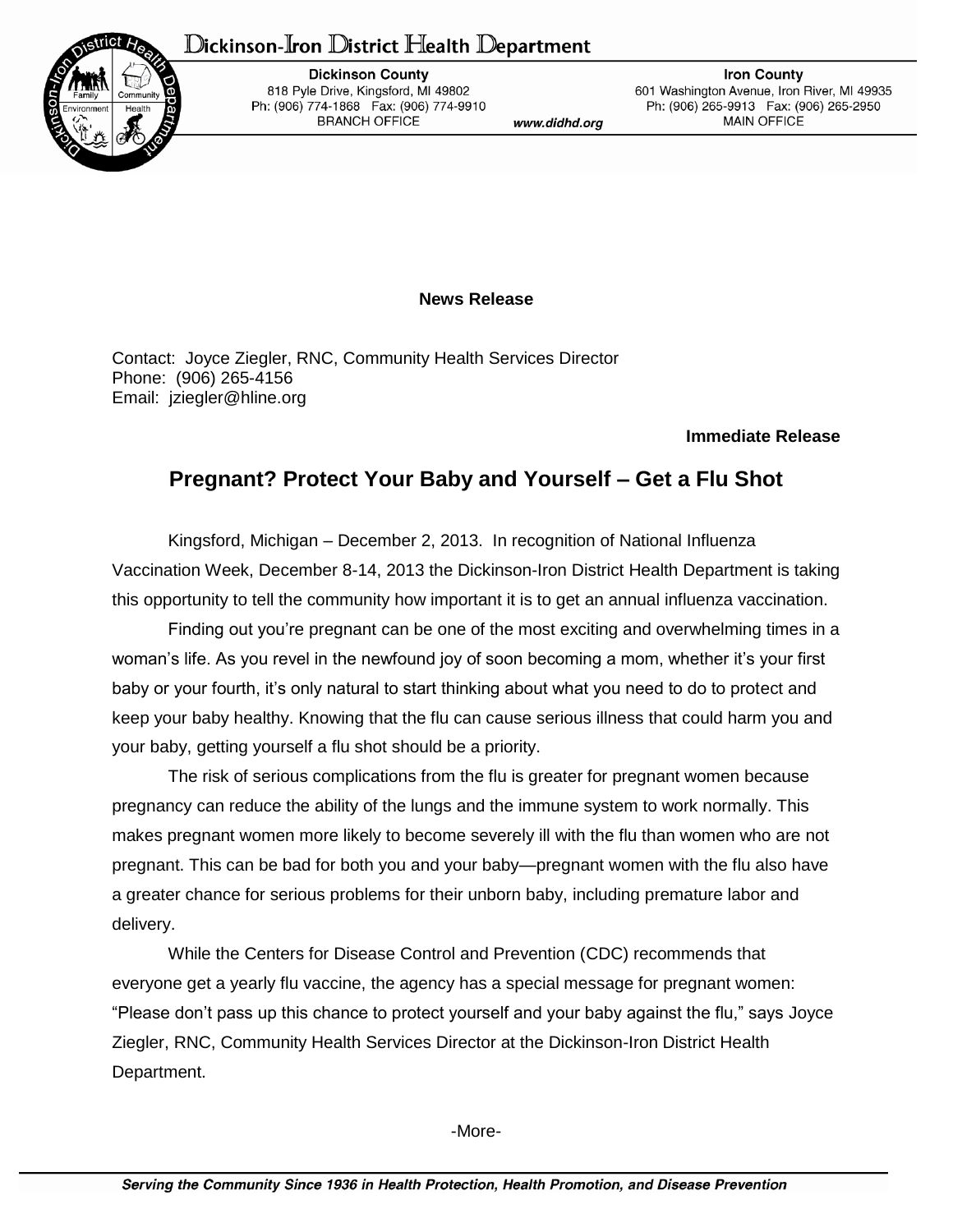The flu shot is given in a single dose, is safe, and cannot cause the flu. "Getting a flu vaccine during pregnancy can reduce the risk of getting the flu while pregnant and after," says Ziegler. "And babies younger than six months can get very sick from the flu, but are too young to get vaccinated." The best way to protect them is to have their caregivers and close contacts vaccinated, and for their mother to get the flu shot during pregnancy. Studies have shown that getting a flu shot during pregnancy can decrease your baby's chance of getting the flu for up to 6 months after birth.

"Pregnant women should get a flu shot, not the nasal spray vaccine," says Ziegler. A flu shot can be safely given during any month of pregnancy. Breastfeeding mothers can get either a flu shot or the nasal spray vaccine.

For more information about influenza and the influenza vaccination visit [www.cdc.gov/flu.](http://www.cdc.gov/flu) For an appointment for the influenza vaccination contact your healthcare provider or the Dickinson-Iron District Health Department at (906)774-1868 or (906)265-9913.

###